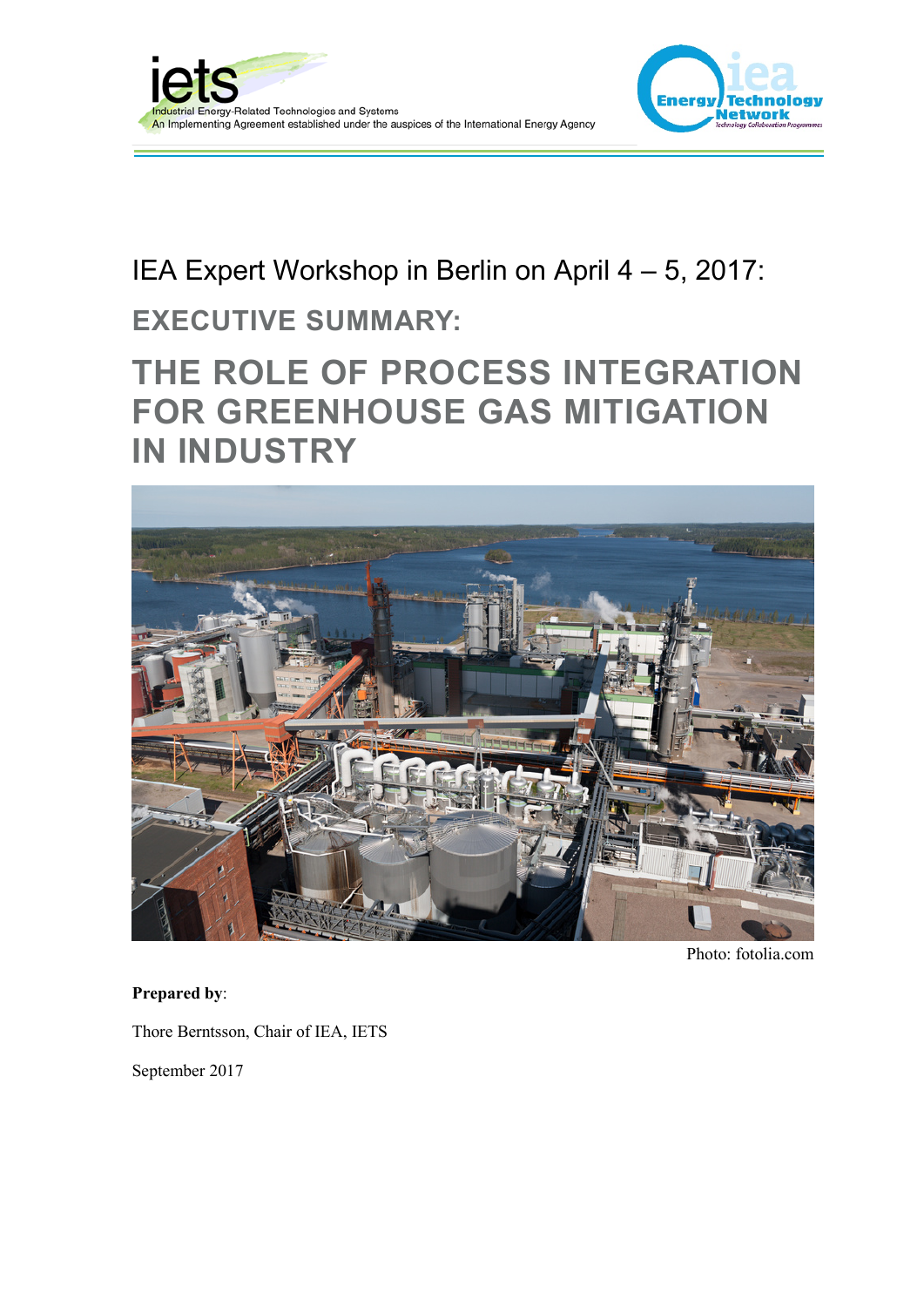### INTRODUCTION

Due to the urgent need for global GHG mitigation, process integration in industry will most probably play an even more important role than traditionally in the areas of industrial GHG mitigation, energy efficiency, industrial clustering and system aspects of innovative technologies. In order to increase the awareness of new developments in this key methodology, a two-day IEA workshop was arranged in Berlin, April 4-5, 2017, with attendance of the majority of the world's leading experts in this area.

This is an executive summary of the the workshop report. The report summarizes the presentations and discussions in and the conclusions from this workshop. It highlights new developments in different types of industry, novel applications and the role of process integration in GHG mitigation and strategic decision-making in industry. It consists of a short description of process integration, a report on main findings and conclusions, and, linked, abstract and slides from all presentations.

The complete report, as well as abstract and slides, can be downloaded from the IETS website.

#### CONTACT INFORMATION

Thore Berntsson, Chair of IEA, IETS email: thore.berntsson@chalmers.se phone: 070-308 80 09

#### PARTICIPANTS

About 30 people participated in the workshop. For a complete list of participants as well as the programme, please refer to the full report.

### BACKGROUND AND AIMS

Process integration became a concept in the scientific literature and in industry R&D in the late  $70's$ .

Process integration (PI) deals with system and interaction aspects of industrial technologies as well as process and energy streams for identifying more energy efficient and economically and environmentally more sustainable industrial systems.

Its ability to identify more economic and sustainable system solutions than traditionally has made it an important tool globally in both research communities and in industry.

Around 20 internationally high-level experts were identified and invited to the workshop, of which the majority were able to attend. In addition, country experts, IETS delegates and IEA representatives participated.

The main aims of the workshop were:

- To give an overview of recent developments
- to present success stories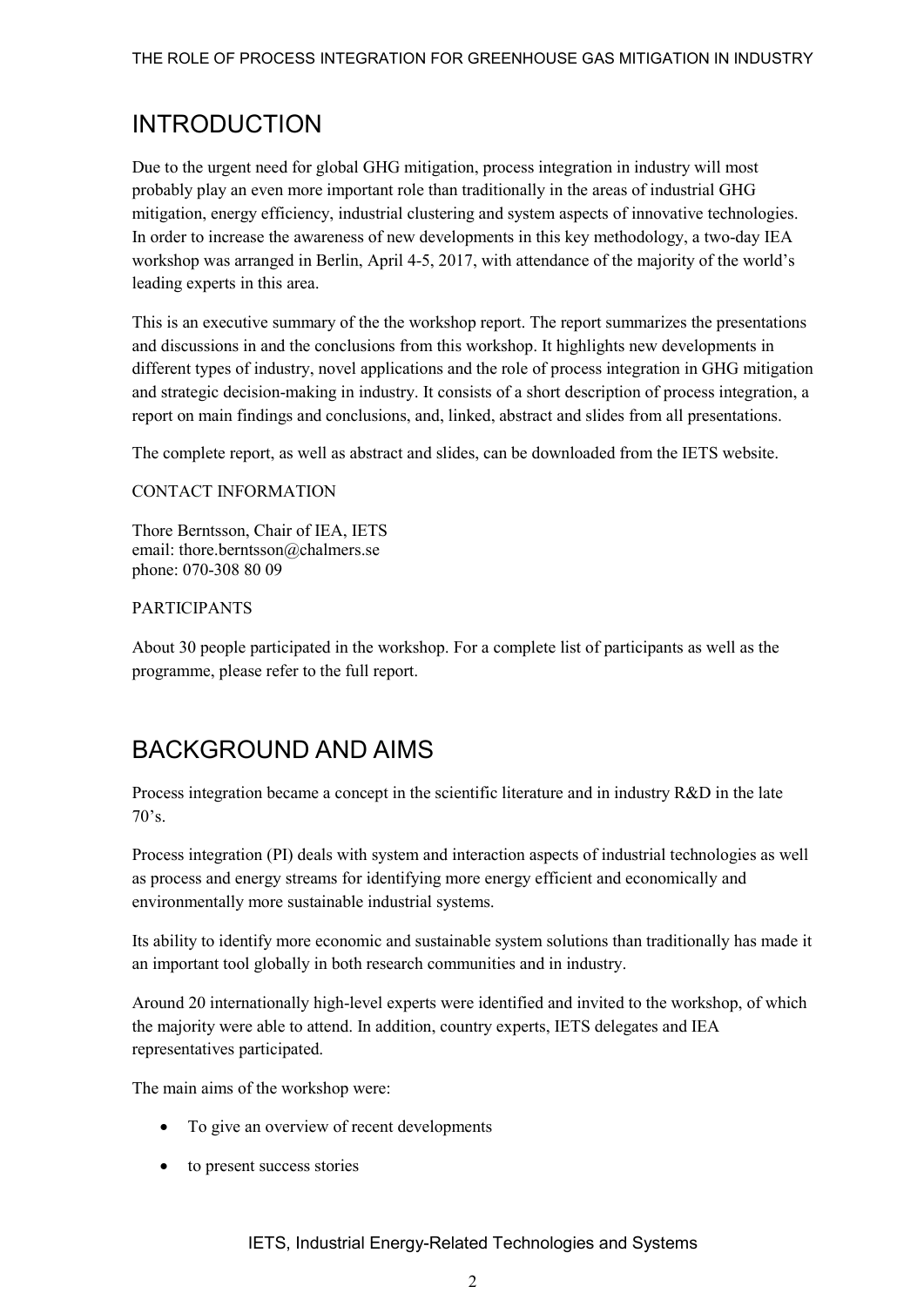- to show how PI could be used to identify new future technical and system solutions
- to discuss the role of PI for industrial GHG mitigation

### MAIN MESSAGES

- Due to the imminent need for radical reduction of GHG emissions in industry, novel technologies, systems, feed-stocks, products, as well as circular economy and cooperation solutions must be introduced in a size- and time-scale hitherto never experienced in industry and in industry-society cooperation
- Process integration methods and tools are crucial in identifying sustainable and economically viable new process and system solutions

### PRESENTATIONS

The presentations in the seven sessions are presented below. For complete program and list of participants, plese refer to the full report.

#### THE ROLE OF PI IN IEA

Main PI activities within the IEA are presented above.

Gudrun Maass, chair of IEA, EUWP, identified the workshop as very timely. In IEA, there is now a strong emphasis on identifying gaps, barriers, opportunities and possible potentials for energy efficiency and GHG mitigation in different sectors. The industry has been identified as a key sector that needs more attention than it has received previously.

Kira West, IEA Secretariat, presented the IEA Secretariat work on large-scale modelling of industry as a whole globally and of different sectors. In order to reach 2C or even well below 2C, a drastic change and many combinations of industrial technologies and systems will be required. More emphasis must be put to include PI opportunities more accurately in future modelling of possible developments in the industry sector.

#### NEED FOR GHG MITIGATION IN INDUSTRY

Thore Berntsson, chair of IEA, IETS, showed, based on knowledge from e. g. IEA and UN, IPCC, that there is an urgent need for drastic reductions of GHG emissions globally. Within 25 years or probably less, the world must reach zero net emissions. This means an enormous challenge also for the industrial sector. PI will have a key role in identifying changes towards a more sustainable industry sector.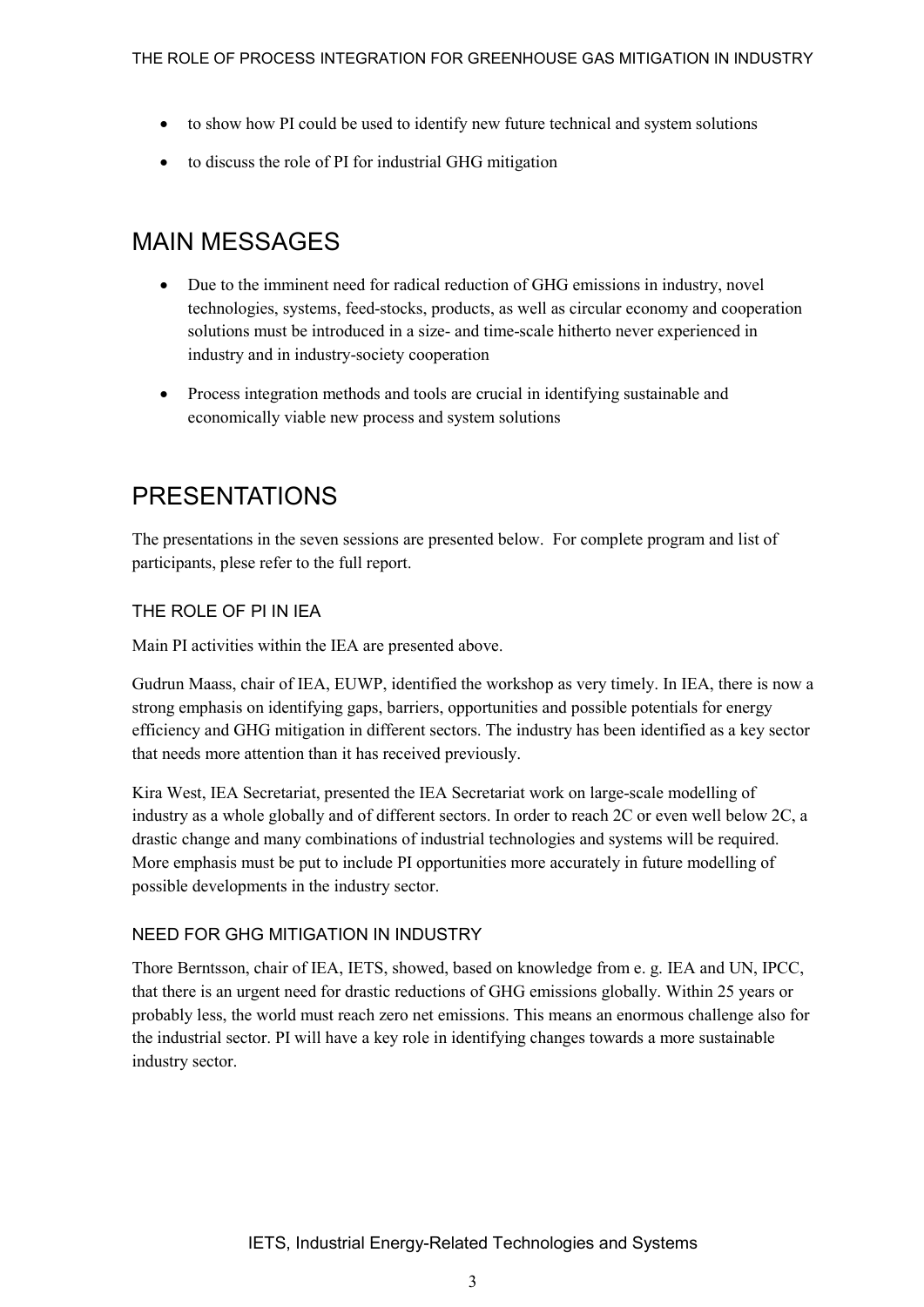#### RECENT USE IN PROCESS INDUSTRY

Robin Smith, University of Manchester, gave an overview of the ongoing development in the oil refinery industry. The big potential for energy recovery by combining heat exchanger networks and process models was exemplified by case studies.

Les Bolton, BP plc, discussed PI opportunities in the petrochemical industries. More radical reductions are likely to be achieved only by applying more radical approaches and stronger economic incentives for these.

Philippe Navarri, CanMet, presented the Canadian experience of using PI in the pulp and paper industry. PI for strategic long-term decisions is important as well as developing more knowledge about data mining and evaluation for better energy efficiency.

Lawrence Hooey, Swerea MEFOS, presented opportunities in the iron and steel industry. The lack of awareness of the benefits must be met with more case studies and success stories.

#### PI AND NOVEL TECHNOLOGIES AND SYSTEMS

Paul Stuart, École Polytechnique Montréal, presented a survey about PI for industrial biorefineries.

Ignacio Grossmann, Carnegie Mellon University, discussed the use of PI in new applications, production of shale gas and future electric power infrastructures.

Truls Gundersen, Norwegian University of Science and Technology (NTNU), discussed a new PI application in sub-ambient processes, combining work and heat integration.

Thokozani Majozi, Wits University, presented opportunities for energy efficiency by using PI in combined water and energy optimization.

#### PI AND PROCESS INTENSIFICATION

Jeff Siirola, Purdue and Carnegie Mellon Universities, (presented by Rafiqul Gani) and Rafiqul Gani, DTU, discussed the importance of PI in process intensification studies. Different methods for achieving PI were presented with successful application examples.

#### PI IN INDUSTRIAL CLUSTERS AND ENERGY CONVERSION

Diane Hildebrandt, University of South Africa, presented a PI methodology called the GH–space for considering thermodynamic interactions between processes

François Marechal, École Polytechnique Fédérale de Lausanne, discussed the importance of PI in industrial symbiosis/industrial clusters.

#### PI AS A TOOL FOR FUTURE RADICAL GHG MITIGATION IN INDUSTRIAL SYSTEMS

David Miller, National Energy Technology Laboratory, U.S. Department of Energy, discussed different opportunities for GHG mitigation industry, mainly different carbon capture technologies (CCS).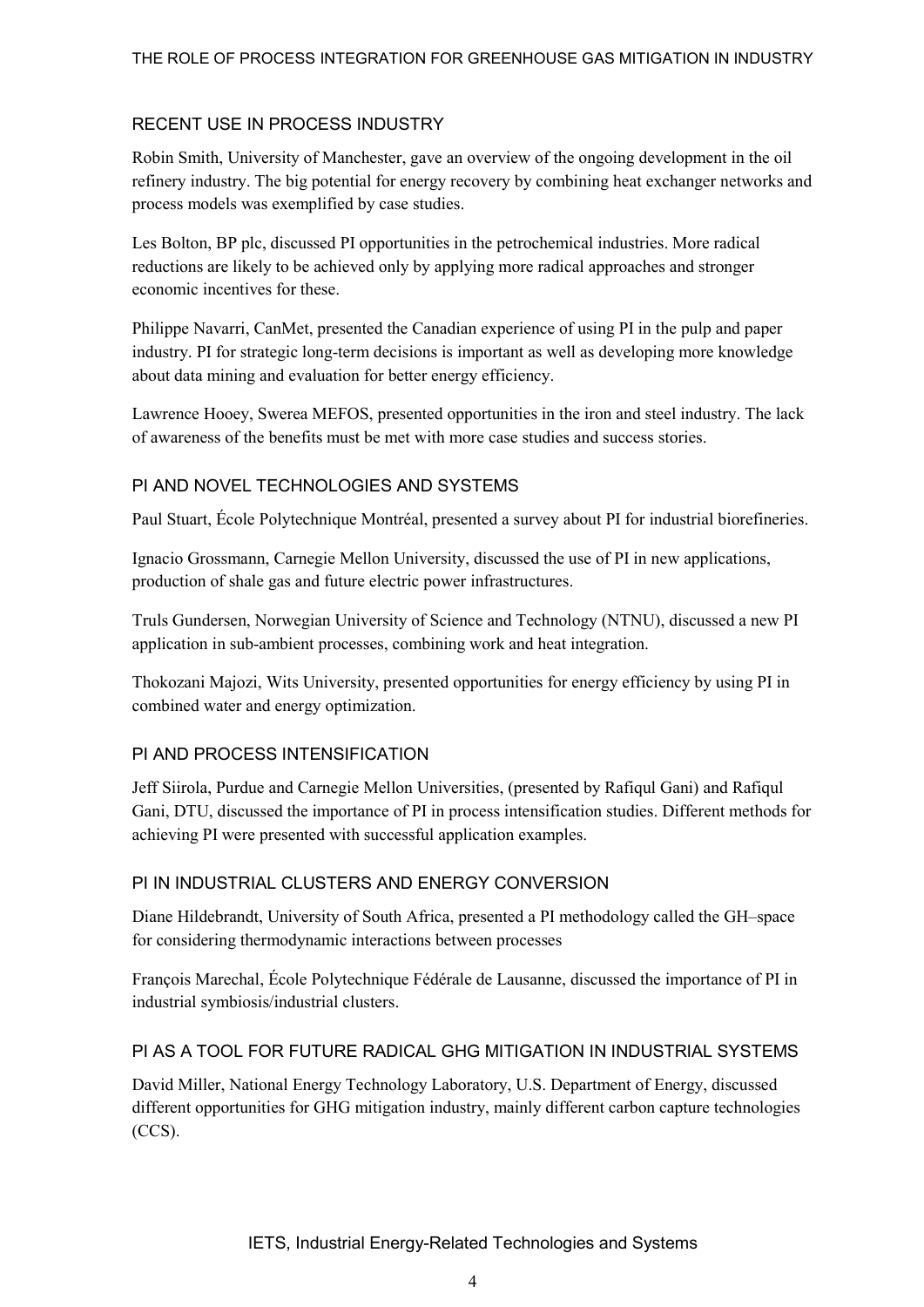Dominic Foo, University of Nottingham Malaysia Campus, presented the use of PI for carbon management networks, focusing on carbon-constrained energy planning

Simon Harvey, Chalmers University of Technology, discussed the importance of an approach for identifying opportunities to achieve substantially increased energy efficiency and reduced GHG emissions in future industrial processes.

#### NATIONAL PRESENTATIONS FROM GERMANY AND PORTUGAL

Carsten Ernst, ÖKOTEC Energiemanagement GmbH, presented improved forecasting methods in energy efficiency.

Henrique Matos presented four GHG mitigation projects from the Portuguese National Group for Process Integration (GNIP), in the following areas: Biodiesel plant, Refinery hydrogen network and pinch analysis as well as biomass-based power plant.

### MAJOR CONCLUSIONS

- Process integration is a major strategic design and planning technology, with which considerable improvements in energy efficiency and investment costs can be achieved and new processes and systems can be optimally designed in terms of efficiency, economy and environmental aspects.
- There is an imminent need for radical reduction of GHG emissions in industry. The global emissions must be reduced to zero net emissions in a very short time period, say 6-25 years.
- This means that novel technologies, systems, feedstocks, products, and cooperation solutions must be introduced in a size- and time-scale hitherto never experienced.
- Due to the need for a radical transition of industrial systems, process integration will play a more important role than it traditionally has towards GHG mitigation measures.
- Potentials for energy efficiency and GHG mitigation in industry through process integration are partly included in large-scale modelling of future industry developments within e. g. IEA. However, methods for transferring R&D and case-study results from researchers and industry to modellers should be developed.
- There is a great need for improved education and training in academia as well as in industry about opportunities for designing significantly more sustainable industrial processes and energy systems. Case studies highlighting the use of the concepts and PI methods-tools need to be collected and distributed for educational purposes.
- The international RD&D cooperation in process integration should be strengthened in order to develop and disseminate knowledge about opportunities for e. g. GHG mitigation in industry.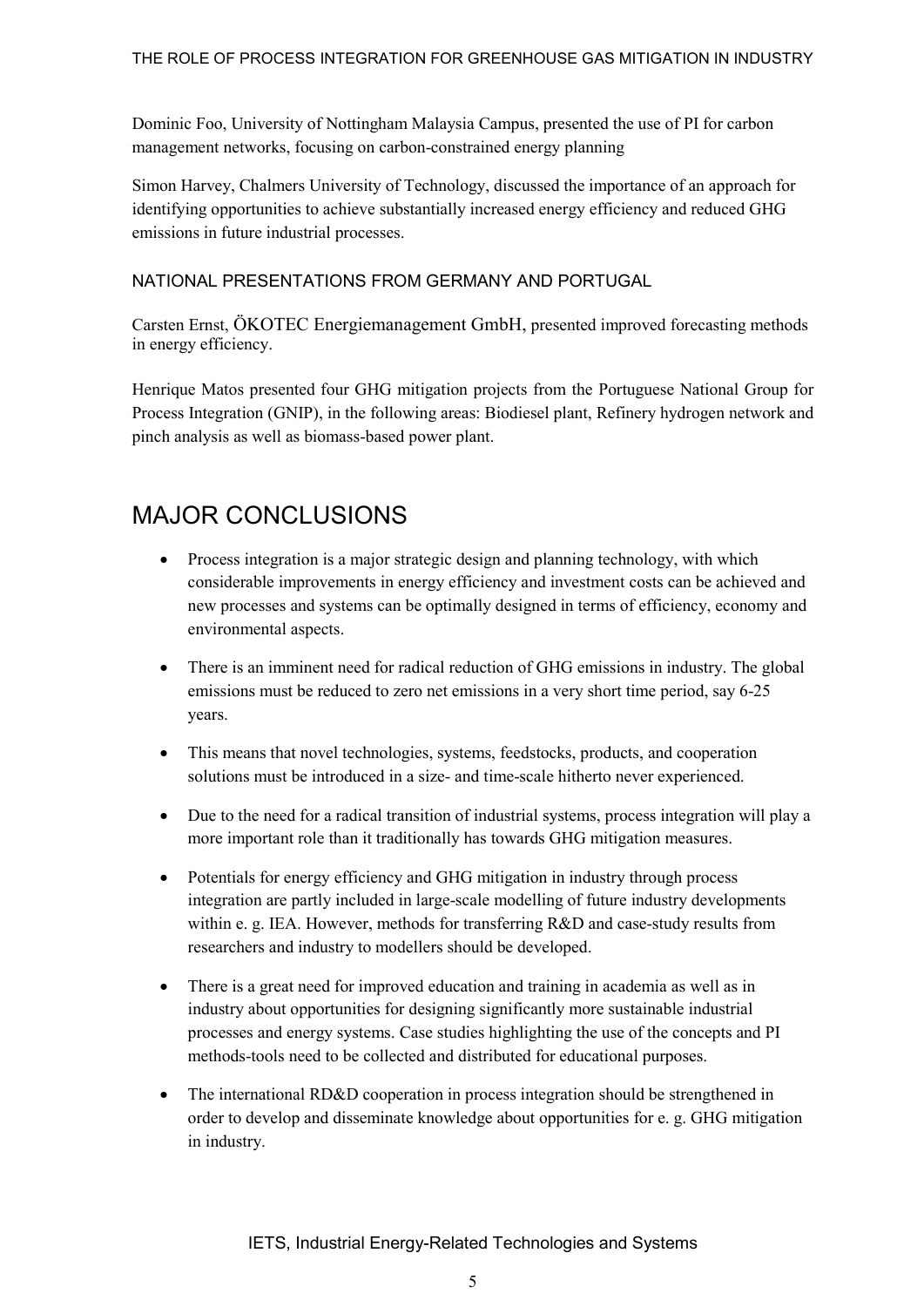### POSSIBLE AREAS FOR INTERNATIONAL COOPERATION WITHIN IEA, IETS

- Sharing of data for industrial energy systems
- PI training and implementation in industry
- PI methods for retrofitting and for novel industrial concepts
- Sharing experiences from demo projects and success stories in different types of industry
- GHG mitigation opportunities in different types of industry
- Collaboration with the IEA Secretariat